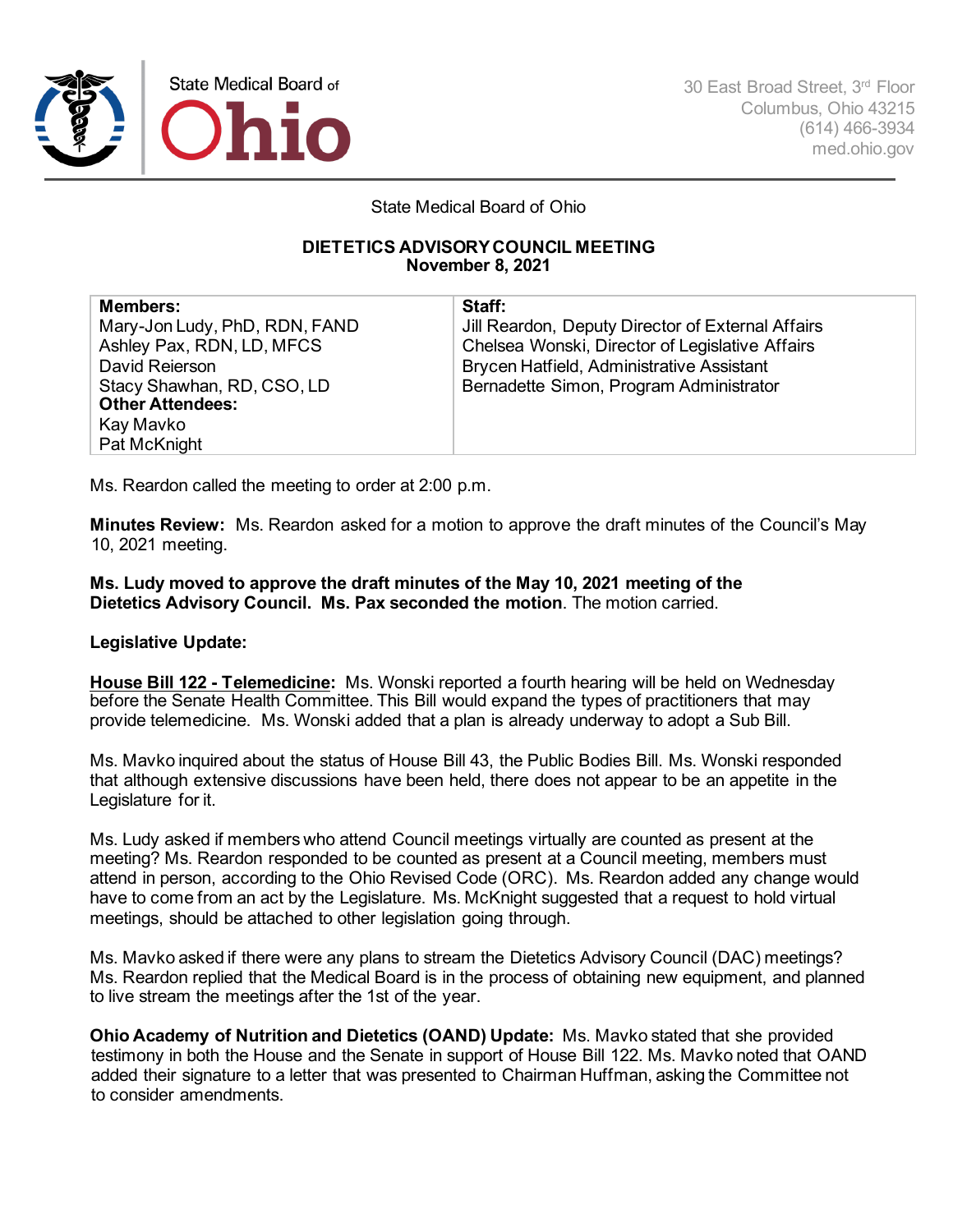**Senate Bill 48 – Cultural Competency:** This Bill requires physicians, nurses, and pharmacists, to engage in continuing education of cultural competency, in order to be issued a license, or to renew their license. The OAND Diversity, Equity and Inclusion Committee would like dietitians included in the Bill.

Ms. Mavko reported OAND continues to follow the Reciprocity Bills, Senate Bill 131, and House Bill 203. Ms. Mavko noted that OAND is interested in easing reciprocity both from our state for dieticians coming in and for dieticians who seek licensure elsewhere.

Ms. Mavko noted that the RD licensees will be required to have 75 hours of continuing education on dietetic registration, and an additional hour, every five years for the Medical Board. Ms. Mavko stated OAND is concerned about dietitians, including OAND members, as well as non RD licensees who are not aware of the rule change. Ms. Mavko suggested that the Medical Board update and post the guidelines on their website.

Ms. Mavko reported that an OAND member applied for licensure in Kentucky, and had to provide verification statements from any states that they were licensed in. Ms. Mavko noted the member ran into an issue because Kentucky requires a paper statement, while the under Ohio statute, the Medical Board does not provide paper verifications statements. Ms. Mavko stated she just wanted to make the Board aware of this issue, so that Board staff would be consistent in the information that they provide to licensees. Ms. Reardon stated she would discuss this matter with our licensing director, to see if there is anything else that we can do on our end.

**Rule Review Update:** Ms. Reardon stated on December 3, 2021, a public hearing on the Medical Board's impairment rules will be held. Those rules would change the requirement of inpatient evaluation, costing \$3,500, to an outpatient evaluation with a cost of approximately \$800.

Ms. Mavko stated it is important for licensees to know about the gravity of the impairment rules, and asked if the Medical Board would be providing any education to its licensees.

**New Council Dashboard:** Ms. Reardon stated the Medical Board's new data personnel, Aaron White, has been preparing dashboards, that are specific to each advisory council. Ms. Reardon noted that the data will be real time and include information such as, the number of licensees, the number of complaints, both open and closed, and the number of Board actions.

Ms. Mavko asked how many of our licensees did not renew? Ms. Reardon stated she would find out and provide that information to Ms. Mavko.

Ms. Reardon stated she would send notification to members whenever something has been added to the dashboard, such as meeting minutes, calendar invites or other documents.

Ms. Reardon anticipated the link to the new dashboard would be available prior to the December meeting.

**Appointment to Council:** Ms. Ludy asked how many applications were received, to fill the vacant Council seat? Ms. Reardon replied that very few applications were submitted. Ms. Reardon added if members knew of anybody with an interest in serving, to please provide them with her contact